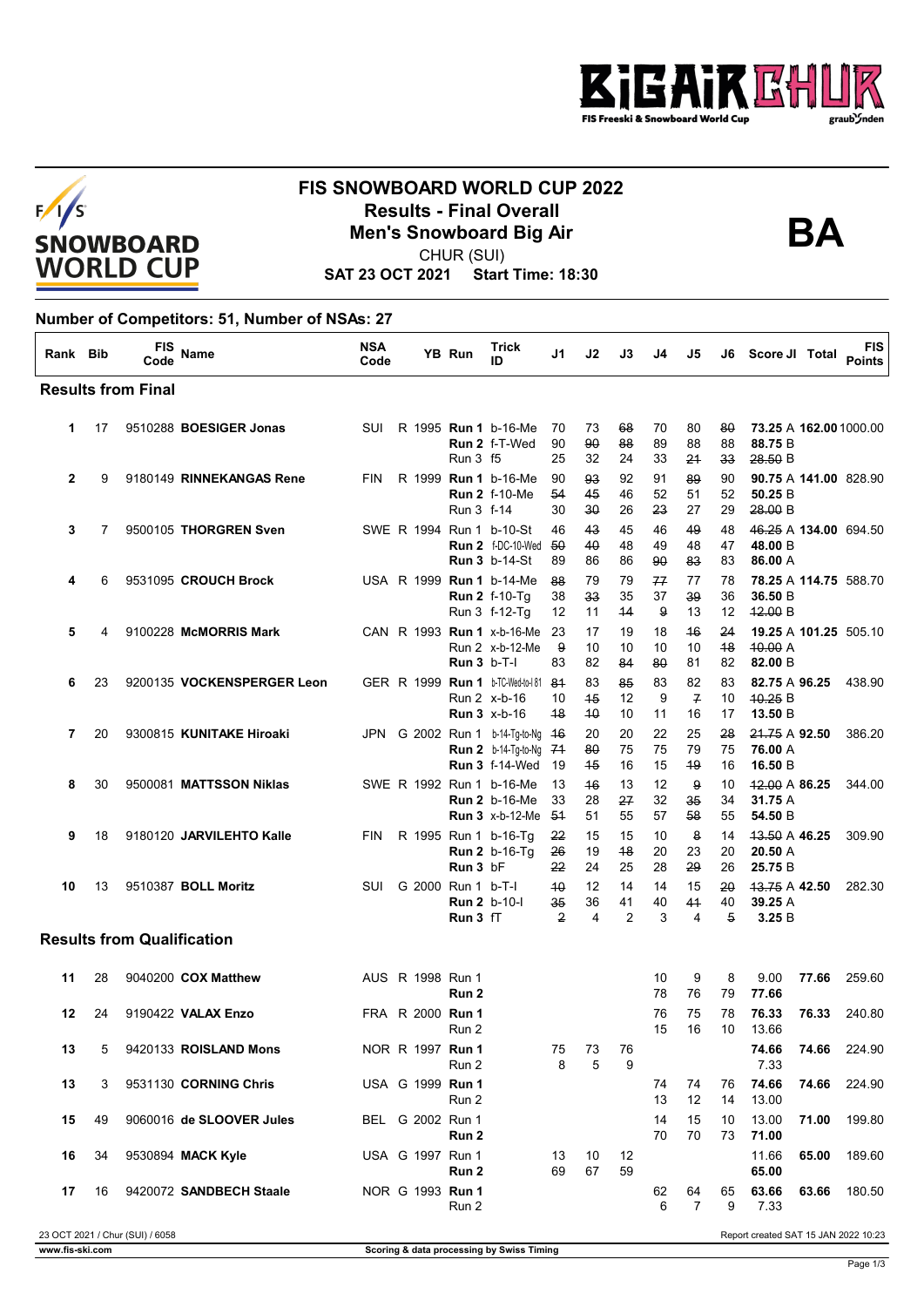



## **FIS SNOWBOARD WORLD CUP 2022 Results - Final Overall<br>Men's Snowboard Big Air**<br>CHUP (SUI)



CHUR (SUI)

**SAT 23 OCT 2021 Start Time: 18:30**

| Rank Bib |    | <b>FIS</b><br>Code | Name                                        | <b>NSA</b><br>Code |  | <b>YB Run</b>                        | Trick<br>ID | J1       | J2       | J3                   | J4       | J5       | J6       | Score JI Total      |       | <b>FIS</b><br><b>Points</b> |
|----------|----|--------------------|---------------------------------------------|--------------------|--|--------------------------------------|-------------|----------|----------|----------------------|----------|----------|----------|---------------------|-------|-----------------------------|
| 18       | 11 |                    | 9510438 HUBER Nicolas                       | SUI                |  | G 1995 Run 1<br>Run 2                |             | 29<br>66 | 21<br>62 | 22<br>62             |          |          |          | 24.00<br>63.33      | 63.33 | 172.30                      |
| 19       | 33 |                    | 9510407 LAESSER Martin                      | SUI                |  | G 1998 Run 1<br>Run 2                |             |          |          |                      | 58<br>12 | 63<br>14 | 60<br>15 | 60.33<br>13.66      | 60.33 | 164.70                      |
| 20       | 48 |                    | 9030049 CHIARADIO de la IGLESIA<br>Federico |                    |  | ARG R 1997 Run 1<br>Run 2            |             |          |          |                      | 25<br>50 | 29<br>51 | 27<br>50 | 27.00<br>50.33      | 50.33 | 157.70                      |
| 21       | 45 |                    | 9390005 KIKAS Marten                        |                    |  | EST R 1999 Run 1<br>Run <sub>2</sub> |             |          |          |                      | 45<br>48 | 47<br>49 | 48<br>52 | 46.66<br>49.66      | 49.66 | 151.00                      |
| 22       | 12 |                    | 9101066 BREARLEY Liam                       |                    |  | CAN G 2003 Run 1<br>Run 2            |             |          |          |                      | 41<br>9  | 44<br>9  | 42<br>10 | 42.33<br>9.33       | 42.33 | 144.70                      |
| 23       | 43 |                    | 9240028 FRICZ Botond Istvan                 |                    |  | HUN G 2000 Run 1<br>Run 2            |             | 45<br>33 | 40<br>27 | 40<br>30             |          |          |          | 41.66<br>30.00      | 41.66 | 138.60                      |
| 24       | 35 |                    | 9380038 BRCIC Dante                         |                    |  | CRO R 2004 Run 1<br>Run 2            |             | 42<br>8  | 38<br>6  | 44<br>5              |          |          |          | 41.33<br>6.33       | 41.33 | 132.70                      |
| 25       | 15 |                    | 9300723 TOBITA Ruki                         | JPN                |  | R 1999 Run 1<br>Run 2                |             | 38<br>39 | 34<br>40 | 34<br>44             |          |          |          | 35.33<br>41.00      | 41.00 | 127.00                      |
| 26       | 26 |                    | 9560205 MEKINC Naj                          |                    |  | SLO G 2001 Run 1<br>Run 2            |             | 7<br>35  | 8<br>35  | $\overline{2}$<br>41 |          |          |          | 5.66<br>37.00       | 37.00 | 121.40                      |
| 27       | 44 |                    | 9510474 LOTORTO Alex                        | SUI                |  | G 2004 Run 1<br>Run 2                |             |          |          |                      | 30<br>14 | 28<br>13 | 40<br>20 | 32.66<br>15.66      | 32.66 | 115.90                      |
| 28       | 37 |                    | 9300971 OGIWARA Hiroto                      | JPN                |  | R 2005 Run 1<br>Run 2                |             |          |          |                      | 21<br>33 | 12<br>33 | 14<br>31 | 15.66<br>32.33      | 32.33 | 110.40                      |
| 29       | 25 |                    | 9100693 JOBIN Francis                       |                    |  | CAN R 1998 Run 1<br>Run 2            |             |          |          |                      | 20<br>29 | 25<br>30 | 28<br>32 | 24.33<br>30.33      | 30.33 | 105.00                      |
| 30       | 52 |                    | 9110019 YANEZ Alvaro                        | CHI                |  | G 2002 Run 1<br>Run 2                |             |          |          |                      | 27<br>5  | 26<br>9  | 30<br>11 | 27.66<br>8.33       | 27.66 | 99.70                       |
| 31       | 1  |                    | 9420145 KLEVELAND Marcus                    |                    |  | NOR G 1999 Run 1<br>Run 2            |             | 26<br>15 | 20<br>17 | 20<br>13             |          |          |          | 22.00<br>15.00      | 22.00 | 94.30                       |
| 32       | 38 |                    | 9510412 HOFMANN Patrick                     | SUI                |  | G 2001 Run 1<br>Run 2                |             | 1<br>20  | 1<br>18  | 1<br>21              |          |          |          | 1.00<br>19.66       | 19.66 | 89.00                       |
| 33       | 21 |                    | 9510403 GAUGER Wendelin                     | SUI                |  | R 2000 Run 1<br>Run 2                |             |          |          |                      | 12<br>17 | 10<br>19 | 11<br>17 | 11.00<br>17.66      | 17.66 | 83.80                       |
| 34       | 31 |                    | 9300738 HAMADA Kaito                        | JPN                |  | G 1999 Run 1<br>Run 2                |             | 2<br>22  | 2<br>11  | 1<br>19              |          |          |          | 1.66<br>17.33       | 17.33 | 78.50                       |
| 35       | 39 |                    | 9510443 PUENTER Nick                        | SUI                |  | G 2002 Run 1<br>Run 2                |             | 20<br>5  | 12<br>5  | 18<br>3              |          |          |          | 16.66<br>4.33       | 16.66 | 73.30                       |
| 36       | 47 |                    | 9150266 HRONES Jakub                        |                    |  | CZE G 2004 Run 1<br>Run 2            |             | 18<br>19 | 13<br>13 | 16<br>16             |          |          |          | 15.66<br>16.00      | 16.00 | 68.00                       |
| 36       | 32 |                    | 9510413 JUNKER Jonas                        | SUI                |  | G 2000 <b>Run 1</b><br>Run 2         |             |          |          |                      | 16<br>4  | 13<br>4  | 19<br>8  | 16.00<br>5.33       | 16.00 | 68.00                       |
| 38       | 27 |                    | 9050254 AMSUESS Moritz                      |                    |  | AUT G 1998 Run 1<br>Run 2            |             | 15<br>7  | 13<br>17 | 18<br>15             |          |          |          | 15.33<br>13.00      | 15.33 | 57.60                       |
| 39       | 8  |                    | 9100477 TOUTANT Sebastien                   |                    |  | CAN G 1992 Run 1<br>Run 2            |             |          |          |                      | 13       | 14       | 16       | 14.33<br><b>DNS</b> | 14.33 | 52.40                       |
| 40       | 46 |                    | 9700047 JAROS Samuel                        |                    |  | SVK G 2001 Run 1<br>Run 2            |             | 9<br>15  | 12<br>14 | 6<br>13              |          |          |          | 9.00<br>14.00       | 14.00 | 47.10                       |
| 41       | 53 |                    | 9120055 SU Yiming                           |                    |  | CHN G 2004 Run 1<br>Run 2            |             |          |          |                      | 9<br>12  | 16<br>9  | 15<br>11 | 13.33<br>10.66      | 13.33 | 41.90                       |

23 OCT 2021 / Chur (SUI) / 6058 Report created SAT 15 JAN 2022 10:23